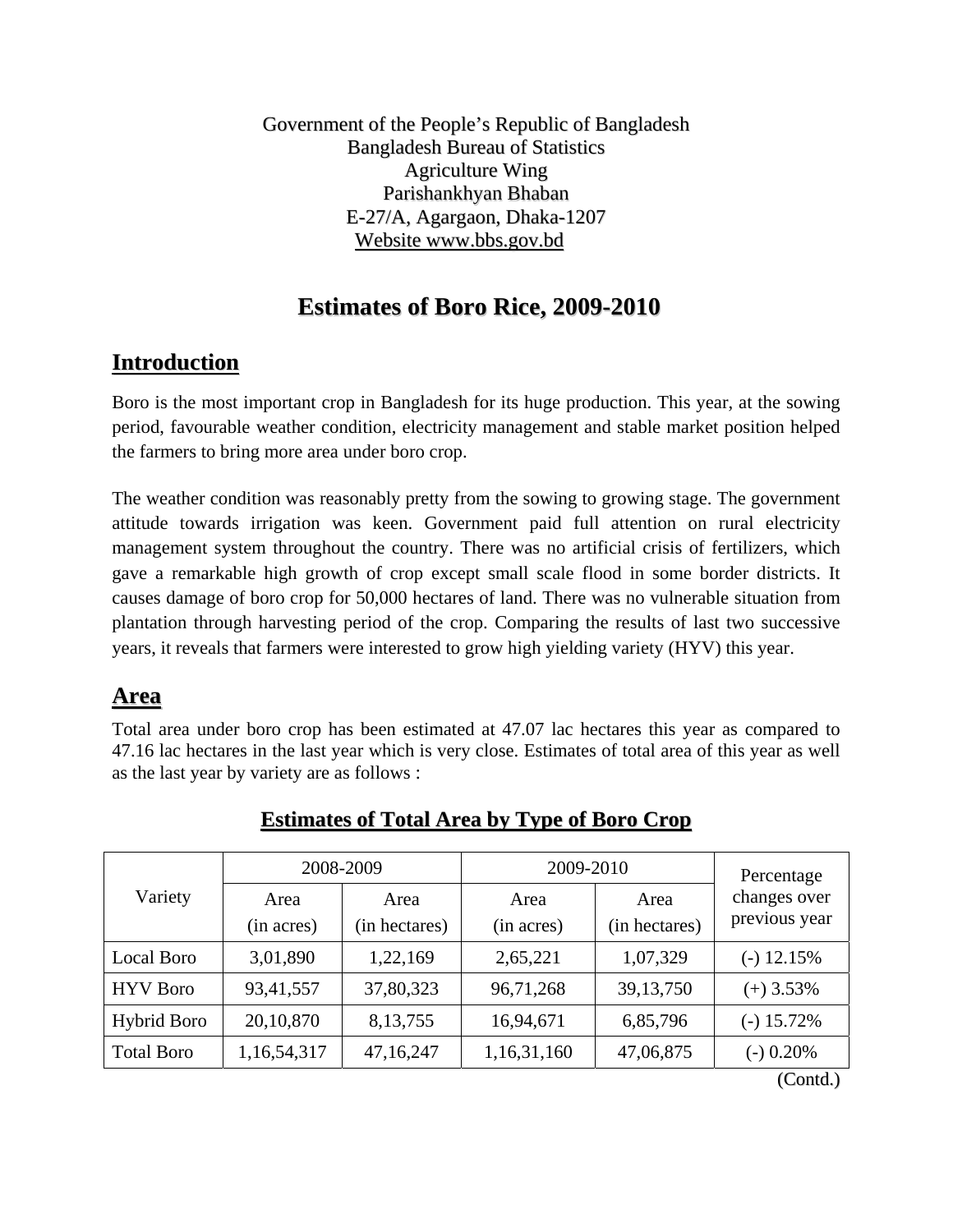### **Yield Rate**

Average yield rate of 2009-10 has been estimated at 3.837 metric tons per hectare which is 1.62 percent higher as compared to that of last year. Estimates of yield rates by varieties and combined average yield rate of all varieties are as follows:

|                    |                               | 2008-2009                       | 2009-2010                     |                                 |                                             |
|--------------------|-------------------------------|---------------------------------|-------------------------------|---------------------------------|---------------------------------------------|
| Variety            | Yield per<br>acre<br>(Maunds) | Yield per<br>hectare<br>(M.Ton) | Yield per<br>acre<br>(Maunds) | Yield per<br>hectare<br>(M.Ton) | Percentage<br>changes over<br>previous year |
| Local Boro         | 19.30                         | 1.78                            | 21.67                         | 1.999                           | $(+)$ 12.30%                                |
| <b>HYV</b> Boro    | 39.77                         | 3.668                           | 40.51                         | 3.736                           | $(+)$ 1.85%                                 |
| <b>Hybrid Boro</b> | 49.63                         | 4.578                           | 50.93                         | 4.698                           | $(+)$ 2.62%                                 |
| <b>Total Boro</b>  | 40.94                         | 3.776                           | 41.60                         | 3.837                           | $(+)$ 1.62%                                 |

### **Estimates of Yield Rate by Type of Boro Crop**

### **Production**

Total boro production of 2009-10 has been estimated at 180.59 lac metric tons as compared to 178.09 lac metric tons which is 1.40 percent higher than that of last year. Estimates of production by variety and combined total of boro are as follows:

#### 2008-2009 2009-2010 Variety **Production** (M.tons) Production (M.tons) Percentage change over previous year Local Boro 1.38% HYV Boro 1,38,66,302 1,46,22,485 (+) 5.45% Hybrid Boro  $\vert$  37,25,205  $\vert$  32,21,927  $\vert$  (-) 13.51% Total Boro  $1,78,09,051$   $1,80,58,962$   $(+) 1.40\%$

### **Estimates of Production by Type of Boro Crop**

Estimates of area, yield rates and production by zilla and regions are given in table (1-4) appended. (Contd.)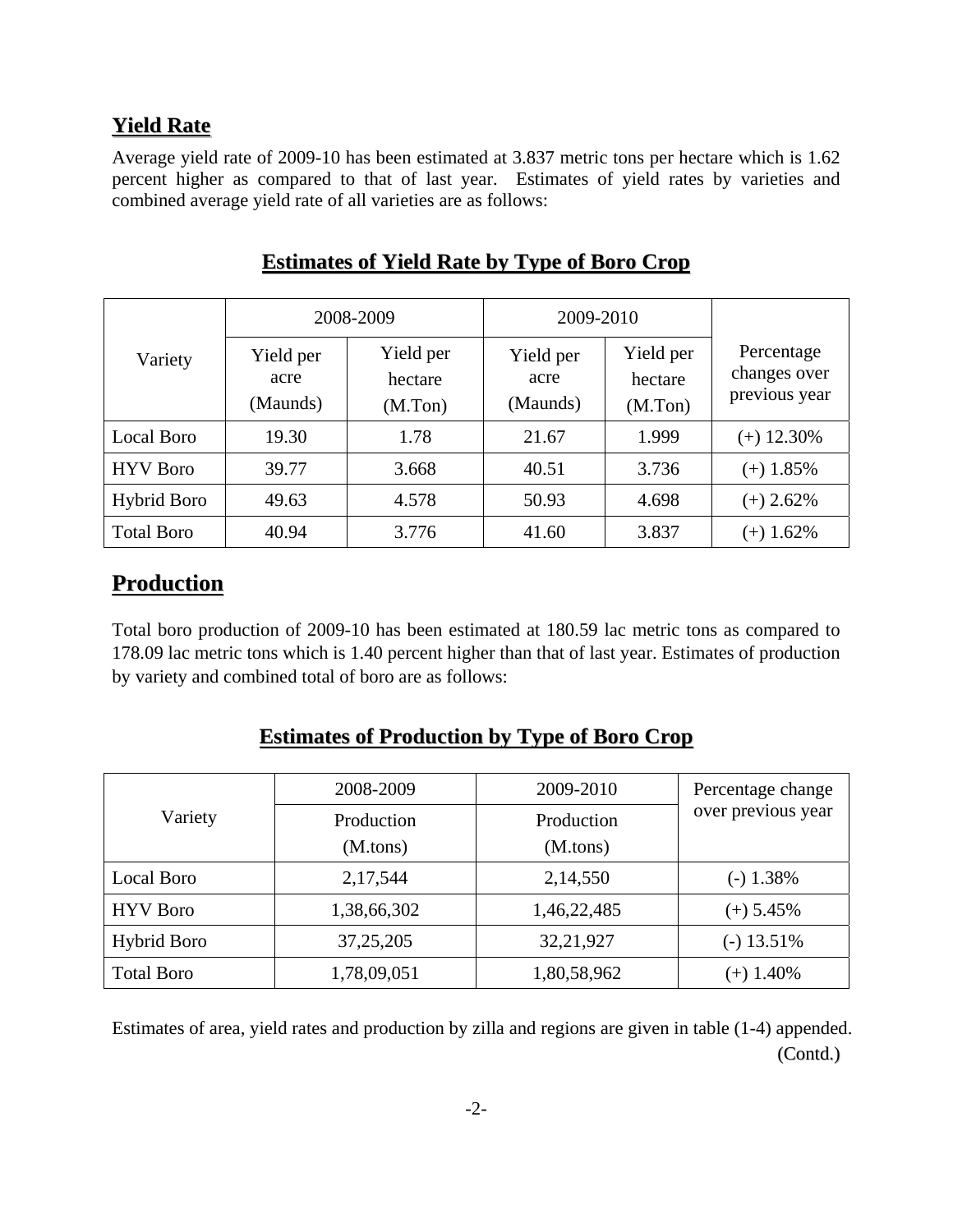### **Adjusted Figure of Boro Production (2009-10)**

The adjusted figures of area, yield rate and production of boro for the year 2009-10 have been estimated for approval as per decision taken in the meeting held on 08-08-2010 among the officials of BBS, DAE and SPARSO. The adjusted figures of area, yield and production of boro has been obtained using the area figure 47.80 lac hectares estimated by SPARSO and per hectare yield rate 3.837 metric tons estimated by BBS. Thus the adjusted production of boro has been estimated 183.41 lac metric tons which is given below:

#### **Adjusted Estimates of Area, Yield & Production of Boro Crop for the year 2009-10**

| Crop | Area Estimated by | <b>Yield Rate Per Hectare</b> | <b>Total Production</b> |
|------|-------------------|-------------------------------|-------------------------|
|      | <b>SPARSO</b>     | <b>Estimated by BBS</b>       | (Lac M. Tons)           |
|      | (Lac hectares)    | (M. Tons)                     |                         |
| Boro | 47.80             | 3.837                         | 183.41                  |

(Akhtar Jahan) Director Phone : 8130466, 9138629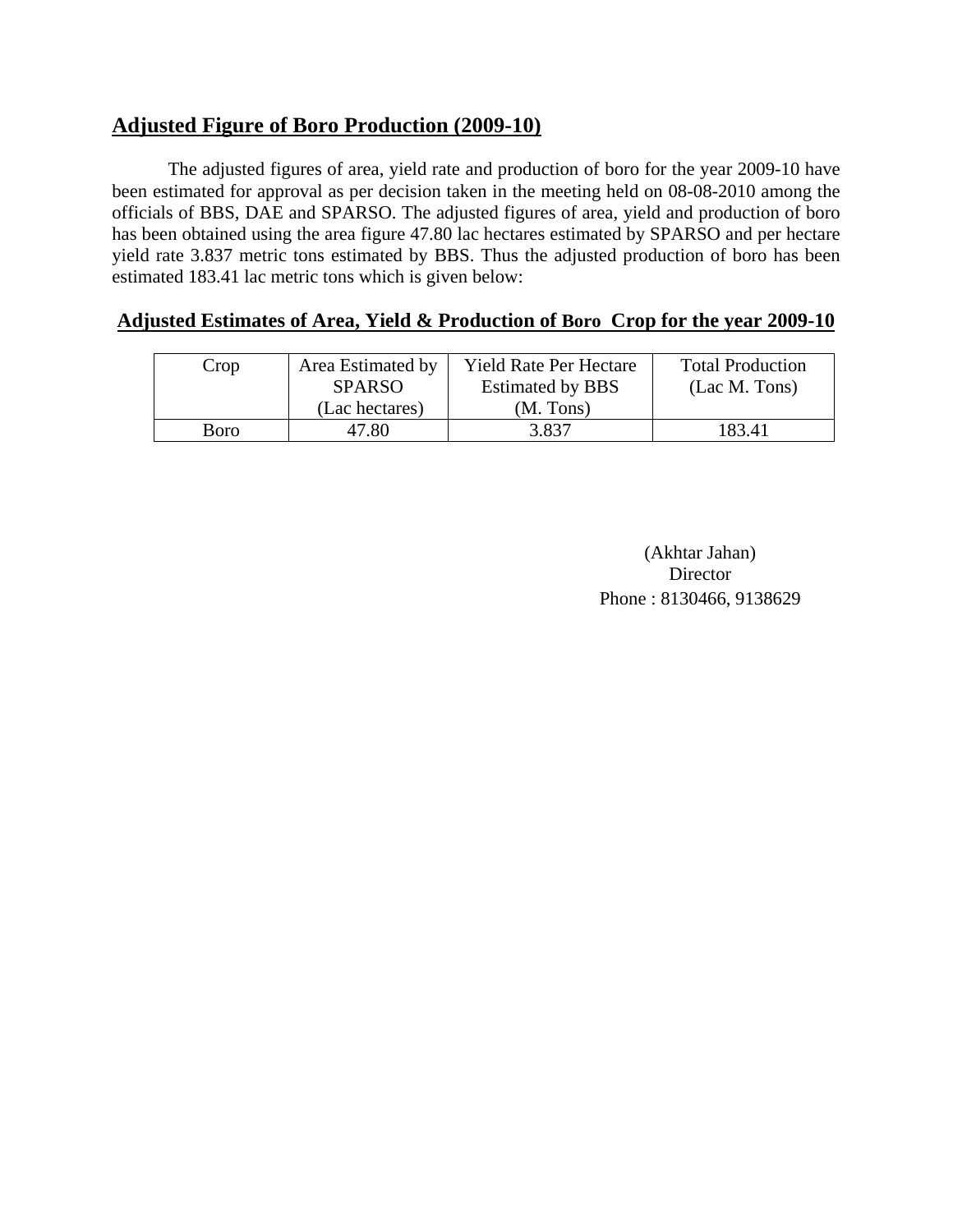|           |                           | 2008-2009        |                  |                  |                  |                  | 2009-2010      |                  |                |          |              |
|-----------|---------------------------|------------------|------------------|------------------|------------------|------------------|----------------|------------------|----------------|----------|--------------|
|           | Zilla/Region              | Area             |                  | Yield per        |                  | Production       | Area           |                  | Yield per      |          | Production   |
|           |                           | Acres            | Hectares         | Acre             | Hectare          | (M.Ton)          | Acres          | Hectares         | Acre           | Hectare  | (M.Ton)      |
|           |                           |                  |                  | (Maunds)         | (M.Ton)          |                  |                |                  | (Maunds)       | (M.Ton)  |              |
|           | <b>Bandarban Region</b>   | 21               | 8                | 37.67            | 3.475            | 30               | $\bf{0}$       | $\bf{0}$         | $\bf{0}$       | $\bf{0}$ | $\bf{0}$     |
|           | Chittagong                | $\mathbf{0}$     | $\mathbf{0}$     | $\overline{0}$   | $\boldsymbol{0}$ | $\boldsymbol{0}$ | $\mathbf{0}$   | $\mathbf{0}$     | $\overline{0}$ | 0        | $\mathbf{0}$ |
|           | Cox's Bazar               | $\overline{0}$   | $\mathbf{0}$     | $\overline{0}$   | $\mathbf{0}$     | $\overline{0}$   | $\overline{0}$ | $\overline{0}$   | $\overline{0}$ | $\Omega$ | $\mathbf{0}$ |
|           | <b>Chittagong Region</b>  | $\bf{0}$         | $\bf{0}$         | $\bf{0}$         | $\bf{0}$         | $\bf{0}$         | 0              | $\bf{0}$         | $\bf{0}$       | 0        | $\bf{0}$     |
|           | Comilla                   | 243              | 98               | 19.4             | 1.789            | 176              | 204            | 83               | 21.14          | 1.950    | 161          |
|           | Chandpur                  | 1941             | 785              | 20.4             | 1.882            | 1478             | 1559           | 631              | 21.41          | 1.975    | 1246         |
|           | Brahmanbaria              | 2968             | 1201             | 20.87            | 1.925            | 2312             | 3020           | 1222             | 19.85          | 1.831    | 2238         |
| 3         | <b>Comilla Region</b>     | 5152             | 2085             | 20.62            | 1.902            | 3966             | 4783           | 1936             | 20.41          | 1.883    | 3645         |
|           | <b>Khagrachari Region</b> | $\bf{0}$         | $\bf{0}$         | $\bf{0}$         | $\bf{0}$         | $\bf{0}$         | $\bf{0}$       | $\bf{0}$         | 0.00           | 0.000    | $\bf{0}$     |
|           | Noakhali                  | $\mathbf{0}$     | $\mathbf{0}$     | $\boldsymbol{0}$ | $\boldsymbol{0}$ | $\boldsymbol{0}$ | 2080           | 842              | 19.85          | 1.831    | 1541         |
|           | Lakshmipur                | $\boldsymbol{0}$ | $\mathbf{0}$     | $\mathbf{0}$     | $\boldsymbol{0}$ | $\boldsymbol{0}$ | $\overline{0}$ | $\boldsymbol{0}$ | $\overline{0}$ | 0.000    | $\mathbf{0}$ |
|           | Feni                      | $\mathbf{0}$     | $\mathbf{0}$     | $\overline{0}$   | $\boldsymbol{0}$ | $\boldsymbol{0}$ | $\overline{0}$ | $\overline{0}$   | $\overline{0}$ | 0.000    | $\Omega$     |
|           | <b>Noakhali Region</b>    | $\bf{0}$         | $\boldsymbol{0}$ | $\bf{0}$         | $\bf{0}$         | $\bf{0}$         | 2080           | 842              | 19.85          | 1.831    | 1541         |
|           | <b>Rangamati Region</b>   | $\bf{0}$         | $\boldsymbol{0}$ | $\bf{0}$         | $\bf{0}$         | $\bf{0}$         | $\bf{0}$       | $\bf{0}$         | $\bf{0}$       | 0.000    | $\mathbf{0}$ |
|           | Sylhet                    | 77965            | 31551            | 18.35            | 1.692            | 53403            | 52310          | 21169            | 22.43          | 2.069    | 43797        |
|           | Maulavibazar              | 7793             | 3154             | 26.09            | 2.407            | 7589             | 6220           | 2517             | 23.75          | 2.191    | 5514         |
|           | Sunamgonj                 | 98578            | 39892            | 19.02            | 1.754            | 69987            | 75312          | 30477            | 24.23          | 2.235    | 68115        |
|           | Hobigonj                  | 1920             | 777              | 15.91            | 1.467            | 1140             | 31394          | 12704            | 25.66          | 2.367    | 30070        |
|           | <b>Sylhet Region</b>      | 186256           | 75374            | 19               | 1.752            | 132119           | 165236         | 66867            | 23.91          | 2.206    | 147496       |
|           | Dhaka                     | 1473             | 596              | 21.13            | 1.949            | 1162             | 1293           | 523              | 19.89          | 1.835    | 960          |
|           | Gazipur                   | 1501             | 607              | 17.63            | 1.626            | 988              | 1001           | 405              | 17.56          | 1.620    | 656          |
|           | Manikgonj                 | 1641             | 664              | 17.56            | 1.62             | 1076             | 2826           | 1144             | 11.63          | 1.073    | 1227         |
|           | Munsigonj                 | 2061             | 834              | 20.78            | 1.917            | 1599             | 1867           | 756              | 22.59          | 2.084    | 1574         |
|           | Narayangonj               | 591              | 239              | 15.05            | 1.388            | 332              | 641            | 259              | 15.34          | 1.415    | 367          |
|           | Narsingdi                 | 1897             | 768              | 17.92            | 1.653            | 1269             | 874            | 354              | 18.73          | 1.728    | 611          |
| 8         | <b>Dhaka Region</b>       | 9164             | 3708             | 18.78            | 1.732            | 6426             | 8502           | 3441             | 17.00          | 1.568    | 5395         |
|           | Faridpur                  | 5231             | 2117             | 33.61            | 3.1              | 6563             | 3484           | 1410             | 17.59          | 1.622    | 2288         |
|           | Rajbari                   | 834              | 338              | 18.08            | 1.668            | 563              | 815            | 330              | 17.78          | 1.640    | 541          |
|           | Madaripur                 | 3534             | 1430             | 31.71            | 2.924            | 4183             | 3450           | 1396             | 17.61          | 1.624    | 2268         |
|           | Gopalgonj                 | 2450             | 991              | 19.97            | 1.842            | 1826             | 1262           | 511              | 17.13          | 1.580    | 807          |
|           | Shariatpur                | 4831             | 1955             | 16.63            | 1.534            | 2999             | 4389           | 1776             | 17.35          | 1.600    | 2842         |
| 9         | <b>Faridpur Region</b>    | 16880            | 6831             | 25.6             | 2.362            | 16134            | 13400          | 5423             | 17.48          | 1.613    | 8746         |
|           | Jamalpur                  | 4089             | 1655             | 18.32            | 1.69             | 2796             | 3571           | 1445             | 21.3           | 1.965    | 2839         |
|           | Sherpur                   | 1897             | 768              | 14.94            | 1.378            | 1058             | 876            | 354              | 19.85          | 1.831    | 649          |
| 10        | <b>Jamalpur Region</b>    | 5986             | 2422             | 17.25            | 1.591            | 3854             | 4447           | 1800             | 21.01          | 1.938    | 3488         |
|           | Kishoregonj               | 4110             | 1663             | 20.79            | 1.918            | 3190             | 2865           | 1159             | 23.36          | 2.155    | 2498         |
|           | Netrokona                 | 5633             | 2280             | 20.93            | 1.931            | 4401             | 3697           | 1496             | 19.35          | 1.785    | 2670         |
| <b>11</b> | Kishoregonj Region        | 9743             | 3943             | 20.87            | 1.925            | 7591             | 6562           | 2655             | 21.10          | 1.946    | 5168         |
| 12        | <b>Mymenshing Region</b>  | 4361             | 1765             | 17.14            | 1.581            | 2790             | 3375           | 1366             | 22.67          | 2.091    | 2856         |

## **Table 1: Estimates of Boro (Local), 2009-10.**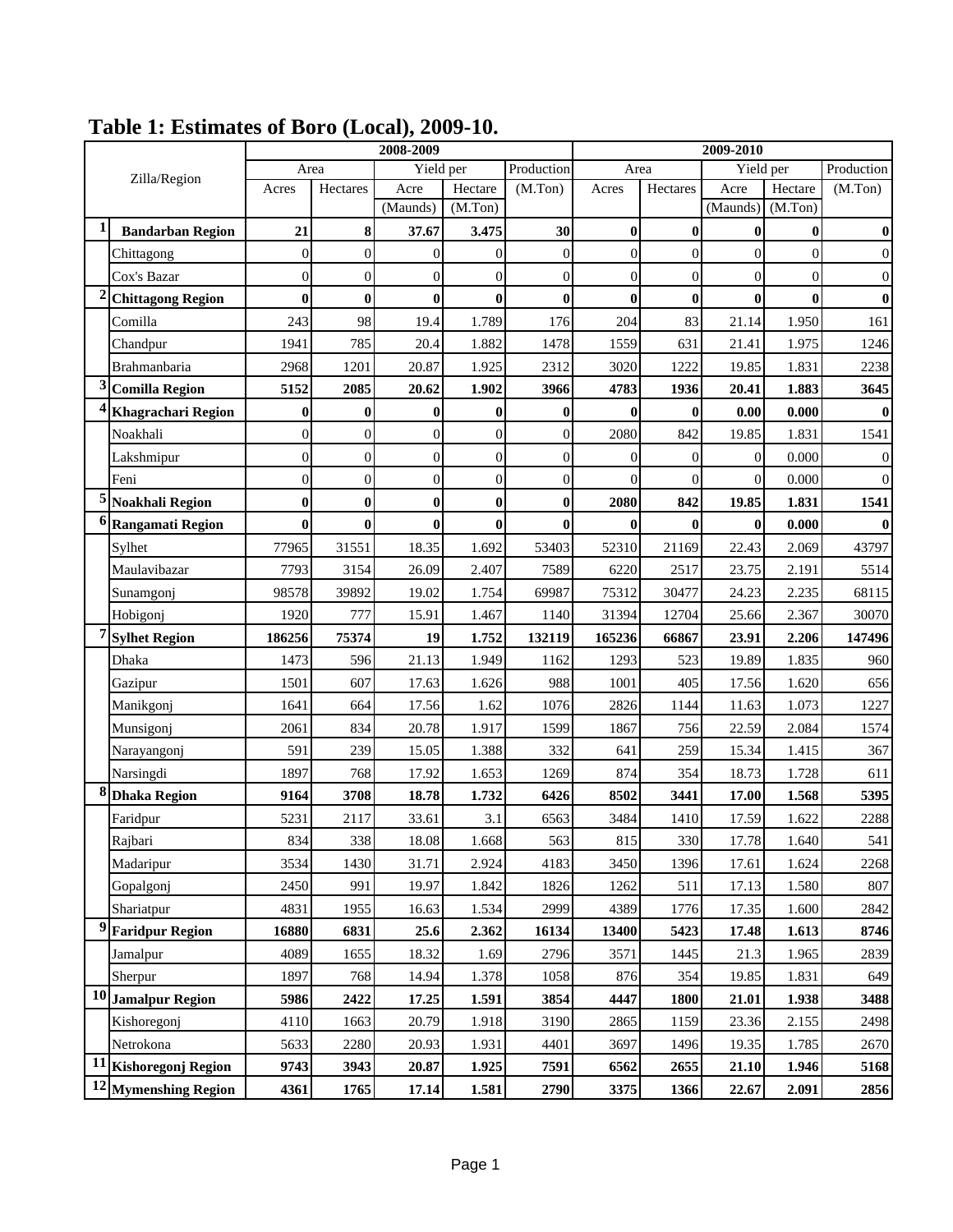|                          | 2008-2009<br>2009-2010 |                  |                |                  |                |                |                  |                  |         |                  |
|--------------------------|------------------------|------------------|----------------|------------------|----------------|----------------|------------------|------------------|---------|------------------|
| Zilla/Region             | Area                   |                  | Yield per      |                  | Production     | Area           |                  | Yield per        |         | Production       |
|                          |                        |                  | Acre           | Hectare          | (M.Ton)        |                |                  | Acre             | Hectare | (M.Ton)          |
|                          | Acres                  | Hectares         | (Maunds)       | (M.Ton)          |                | Acres          | Hectares         | (Maunds)         | (M.Ton) |                  |
| 13 Tangail Region        | 2745                   | 1111             | 15.72          | 1.45             | 1611           | 2267           | 917              | 17.02            | 1.570   | 1440             |
| <b>Barisal</b>           | 7459                   | 3018             | 19.62          | 1.81             | 5463           | 6955           | 2815             | 18.97            | 1.750   | 4925             |
| Jhalakathi               | 22                     | 9                | 9.84           | 0.908            | 8              | 85             | 34               | 11.71            | 1.080   | 37               |
| Perojpur                 | 1101                   | 446              | 16.3           | 1.504            | 670            | 623            | 252              | 20.15            | 1.859   | 469              |
| Bhola                    | 18631                  | 7540             | 18.33          | 1.691            | 12748          | 16273          | 6585             | 15.8             | 1.457   | 9597             |
| 14 Barisal Region        | 27213                  | 11013            | 18.59          | 1.715            | 18889          | 23936          | 9686             | 16.82            | 1.551   | 15028            |
| Jessore                  | 345                    | 140              | 16.46          | 1.518            | 212            | 419            | 170              | 18.35            | 1.693   | 287              |
| Jhenaidah                | $\overline{0}$         | $\theta$         | $\overline{0}$ | $\boldsymbol{0}$ | $\overline{0}$ | $\overline{0}$ | $\boldsymbol{0}$ | $\boldsymbol{0}$ | 0.000   | $\boldsymbol{0}$ |
| Magura                   | $\overline{0}$         | $\mathbf{0}$     | $\overline{0}$ | $\mathbf{0}$     | $\overline{0}$ | $\overline{0}$ | $\overline{0}$   | $\theta$         | 0.000   | $\boldsymbol{0}$ |
| Narail                   | 863                    | 349              | 41.89          | 3.864            | 1349           | 738            | 299              | 12.37            | 1.141   | 341              |
| <b>15 Jessore Region</b> | 1208                   | 489              | 34.63          | 3.194            | 1561           | 1157           | 468              | 14.54            | 1.341   | 628              |
| Khulna                   | 2728                   | 1104             | 23.51          | 2.168            | 2394           | 1320           | 534              | 18.39            | 1.696   | 906              |
| Bagerhat                 | 9127                   | 3693             | 24.12          | 2.225            | 8217           | 9387           | 3799             | 16.09            | 1.484   | 5638             |
| Satkhira                 | $\theta$               | $\overline{0}$   | $\Omega$       | $\overline{0}$   | $\theta$       | $\Omega$       | $\theta$         | $\theta$         | 0.000   | $\boldsymbol{0}$ |
| 16 Khulna Region         | 11855                  | 4797             | 23.98          | 2.212            | 10611          | 10707          | 4333             | 16.37            | 1.510   | 6544             |
| Kushtia                  | $\mathbf{0}$           | $\mathbf{0}$     | $\overline{0}$ | $\boldsymbol{0}$ | $\overline{0}$ | $\theta$       | $\mathbf{0}$     | $\mathbf{0}$     | 0.000   | $\boldsymbol{0}$ |
| Chuadanga                | $\mathbf{0}$           | $\mathbf{0}$     | $\overline{0}$ | $\boldsymbol{0}$ | $\overline{0}$ | $\overline{0}$ | $\boldsymbol{0}$ | $\boldsymbol{0}$ | 0.000   | $\boldsymbol{0}$ |
| Meherpur                 | $\overline{0}$         | $\overline{0}$   | $\overline{0}$ | $\overline{0}$   | $\overline{0}$ | $\overline{0}$ | $\mathbf{0}$     | $\overline{0}$   | 0.000   | $\boldsymbol{0}$ |
| 17 Kushtia Region        | $\bf{0}$               | $\bf{0}$         | $\bf{0}$       | $\bf{0}$         | $\bf{0}$       | $\bf{0}$       | $\bf{0}$         | $\bf{0}$         | 0.000   | $\bf{0}$         |
| Patuakhali               | 6845                   | 2770             | 15.26          | 1.408            | 3899           | 4651           | 1882             | 18.04            | 1.664   | 3132             |
| Barguna                  | 155                    | 63               | 17.52          | 1.616            | 101            | 420            | 170              | 22.37            | 2.063   | 351              |
| 18 Patuakhali Region     | 7000                   | 2833             | 15.31          | 1.412            | 4000           | 5071           | 2052             | 18.40            | 1.697   | 3483             |
| Bogra                    | 1951                   | 790              | 19.15          | 1.766            | 1395           | 1741           | 705              | 21.25            | 1.960   | 1381             |
| Joypurhat                | $\theta$               | $\theta$         | $\theta$       |                  | $\theta$       | $\theta$       | $\overline{0}$   | $\mathbf{0}$     | 0.000   | $\mathbf{0}$     |
| 19 Bogra Region          | 1951                   | 790              | 19.15          | 1.766            | 1395           | 1741           | 705              | 21.25            | 1.960   | 1381             |
| Dinajpur                 | $\overline{0}$         | $\mathbf{0}$     | $\overline{0}$ | $\boldsymbol{0}$ | $\overline{0}$ | $\overline{0}$ | $\overline{0}$   | $\boldsymbol{0}$ | 0.000   | $\boldsymbol{0}$ |
| Thakurgaon               | $\boldsymbol{0}$       | $\boldsymbol{0}$ | $\overline{0}$ | $\boldsymbol{0}$ | $\overline{0}$ | $\overline{0}$ | $\overline{0}$   | $\boldsymbol{0}$ | 0.000   | $\boldsymbol{0}$ |
| Panchagar                | $\overline{0}$         | $\overline{0}$   | $\overline{0}$ | $\overline{0}$   | $\overline{0}$ | $\overline{0}$ | $\overline{0}$   | $\mathbf{0}$     | 0.000   | $\boldsymbol{0}$ |
| 20 Dinajpur Region       | $\bf{0}$               | $\bf{0}$         | $\bf{0}$       | $\bf{0}$         | $\bf{0}$       | $\bf{0}$       | $\bf{0}$         | $\bf{0}$         | 0.000   | $\boldsymbol{0}$ |
| Pabna                    | 3798                   | 1537             | 10.89          | 1.004            | 1544           | 3471           | 1405             | 17.06            | 1.574   | 2210             |
| Sirajgonj                | 5176                   | 2095             | 14.77          | 1.362            | 2854           | 4894           | 1980             | 17.31            | 1.597   | 3162             |
| 21 Pabna Region          | 8974                   | 3632             | 13.13          | 1.211            | 4398           | 8365           | 3385             | 17.20            | 1.587   | 5372             |
| Rajshahi                 | 189                    | 76               | 27.36          | 2.524            | 193            | 169            | 68               | 27.11            | 2.501   | 171              |
| Noagaon                  | $\theta$               | $\mathbf{0}$     | $\Omega$       | $\Omega$         | $\theta$       | $\Omega$       | $\overline{0}$   | $\mathbf{0}$     | 0.000   | $\boldsymbol{0}$ |
| Natore                   | 122                    | 49               | 19.54          | 1.802            | 89             | 50             | $20\,$           | 19.82            | 1.828   | 37               |
| Nawabgonj                | $\boldsymbol{0}$       | $\boldsymbol{0}$ | $\Omega$       | $\theta$         | $\theta$       | $\mathbf{0}$   | $\boldsymbol{0}$ | $\mathbf{0}$     | 0.000   | $\boldsymbol{0}$ |
| 22 Rajshahi Region       | 311                    | 126              | 24.29          | 2.241            | 282            | 219            | 89               | 25.45            | 2.347   | 208              |
| Rangpur                  | $\overline{0}$         | $\mathbf{0}$     | $\Omega$       | $\Omega$         | $\theta$       | $\mathbf{0}$   | $\mathbf{0}$     | $\mathbf{0}$     | 0.000   | $\boldsymbol{0}$ |
| Gaibandha                | 90                     | 36               | 14.74          | 1.36             | 50             | 620            | 251              | 16.89            | 1.558   | 391              |
| Kurigram                 | 2970                   | 1202             | 16.52          | 1.524            | 1831           | 2693           | 1090             | 16.85            | 1.554   | 1694             |
| Nilphamari               | $\overline{0}$         | $\mathbf{0}$     | $\overline{0}$ | $\boldsymbol{0}$ | $\overline{0}$ | $\mathbf{0}$   | $\overline{0}$   | $\boldsymbol{0}$ | 0.000   | $\overline{0}$   |
| Lalmonirhat              | 10                     | 4                | 16.07          | 1.482            | 6              | 60             | 24               | 20.38            | 1.880   | 46               |
| 23 Rangpur Region        | 3070                   | 1242             | 16.47          | 1.519            | 1887           | 3373           | 1365             | 16.93            | 1.561   | 2131             |
| <b>BANGLADESH</b>        | 301890                 | 122168           | 19.3           | 1.78             | 217544         | 265221         | 107329           | 21.67            | 1.999   | 214550           |

# (**Table 1: Estimates of Boro (Local), 2009-10. (Contd)**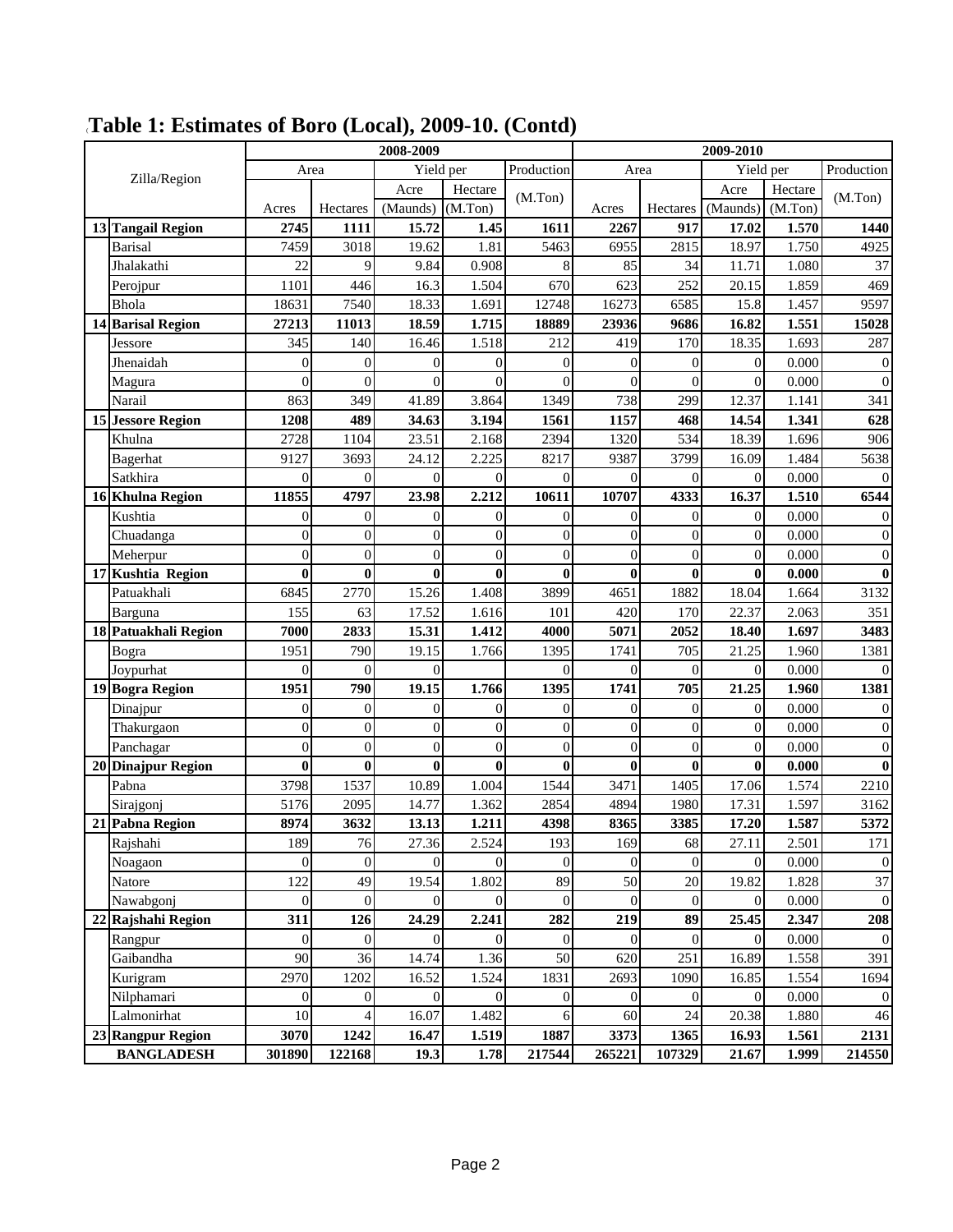|   |                          | 2008-2009 |          |                  |                    |            | 2009-2010 |          |                  |                    |            |
|---|--------------------------|-----------|----------|------------------|--------------------|------------|-----------|----------|------------------|--------------------|------------|
|   | Zilla/Region             | Area      |          | Yield per        |                    | Production | Area      |          | Yield per        |                    | Production |
|   |                          | Acres     | Hectares | Acre<br>(Maunds) | Hectare<br>(M.Ton) | (M.Ton)    | Acres     | Hectares | Acre<br>(Maunds) | Hectare<br>(M.Ton) | (M.Ton)    |
| 1 | <b>Bandarban Region</b>  | 9130      | 3695     | 31.36            | 2.893              | 10687      | 7551      | 3056     | 37.06            | 3.418              | 10446      |
|   | Chittagong               | 139779    | 56565    | 33.67            | 3.106              | 175676     | 152763    | 61820    | 35.47            | 3.272              | 202258     |
|   | Cox's Bazar              | 112122    | 45373    | 33.61            | 3.1                | 140665     | 115270    | 46647    | 33.45            | 3.085              | 143926     |
|   | <b>Chittagong Region</b> | 251901    | 101939   | 33.64            | 3.103              | 316341     | 268033    | 108467   | 34.60            | 3.192              | 346184     |
|   | Comilla                  | 327325    | 132461   | 38.34            | 3.536              | 468445     | 359406    | 145444   | 41.4             | 3.819              | 555409     |
|   | Chandpur                 | 148495    | 60093    | 37.02            | 3.415              | 205199     | 150390    | 60860    | 44.49            | 4.104              | 249752     |
|   | Brahmanbaria             | 244169    | 98810    | 41.72            | 3.848              | 380244     | 248827    | 100695   | 39.45            | 3.639              | 366414     |
| 3 | <b>Comilla Region</b>    | 719989    | 291364   | 39.21            | 3.617              | 1053888    | 758623    | 306998   | 41.37            | 3.816              | 1171575    |
|   | Khagrachari Region       | 20826     | 8428     | 27.26            | 2.514              | 21191      | 21366     | 8646     | 31.99            | 2.951              | 25513      |
|   | Noakhali                 | 85905     | 34764    | 38.94            | 3.592              | 124865     | 78586     | 31802    | 35.5             | 3.275              | 104136     |
|   | Lakshmipur               | 53106     | 21491    | 39.53            | 3.646              | 78361      | 61983     | 25083    | 36.49            | 3.366              | 84426      |
|   | Feni                     | 70917     | 28699    | 39.26            | 3.621              | 103927     | 71894     | 29094    | 33.7             | 3.108              | 90438      |
|   | <b>Noakhali Region</b>   | 209928    | 84953    | 39.2             | 3.616              | 307153     | 212463    | 85979    | 35.18            | 3.245              | 279000     |
|   | 6 Rangamati Region       | 10808     | 4374     | 33.84            | 3.121              | 13652      | 11832     | 4788     | 34.68            | 3.199              | 15317      |
|   | Sylhet                   | 86090     | 34839    | 28.56            | 2.634              | 91778      | 85572     | 34629    | 35.32            | 3.258              | 112818     |
|   | Maulavibazar             | 89676     | 36290    | 31.57            | 2.912              | 105676     | 87240     | 35304    | 35.38            | 3.263              | 115213     |
|   | Sunamgonj                | 330680    | 133819   | 32.44            | 2.992              | 400420     | 168475    | 68178    | 34.39            | 3.172              | 216269     |
|   | Hobigonj                 | 207682    | 84044    | 35.06            | 3.234              | 271793     | 240362    | 97269    | 37.73            | 3.480              | 338517     |
|   | <b>7</b> Sylhet Region   | 714128    | 288992   | 32.62            | 3.009              | 869667     | 581649    | 235381   | 36.06            | 3.326              | 782817     |
|   | Dhaka                    | 116853    | 47288    | 45.85            | 4.229              | 199989     | 119801    | 48481    | 43.44            | 4.007              | 194257     |
|   | Gazipur                  | 113124    | 45779    | 36.76            | 3.391              | 155224     | 114113    | 46179    | 42.81            | 3.949              | 182351     |
|   | Manikgonj                | 129017    | 52210    | 41.86            | 3.861              | 201592     | 135056    | 54654    | 47.04            | 4.339              | 237142     |
|   | Munsigonj                | 54802     | 22177    | 41.43            | 3.821              | 84750      | 62248     | 25190    | 46.48            | 4.287              | 107999     |
|   | Narayangonj              | 74800     | 30270    | 40.12            | 3.701              | 112019     | 69581     | 28158    | 40.77            | 3.761              | 105891     |
|   | Narsingdi                | 118483    | 47947    | 38.53            | 3.554              | 170405     | 135410    | 54797    | 39.7             | 3.662              | 200664     |
|   | 8 Dhaka Region           | 607079    | 245672   | 40.77            | 3.761              | 923979     | 636209    | 257460   | 43.30            | 3.994              | 1028304    |
|   | Faridpur                 | 87380     | 35361    | 45.2             | 4.169              | 147427     | 90746     | 36723    | 42.9             | 3.957              | 145316     |
|   | Rajbari                  | 52084     | 21077    | 40.24            | 3.712              | 78233      | 47300     | 19141    | 43.56            | 4.018              | 76909      |
|   | Madaripur                | 85550     | 34620    | 42.59            | 3.928              | 136005     | 104066    | 42113    | 42.74            | 3.942              | 166024     |
|   | Gopalgonj                | 127140    | 51451    | 46.16            | 4.258              | 219066     | 137933    | 55818    | 43.79            | 4.039              | 225460     |
|   | Shariatpur               | 75460     | 30537    | 44.88            | 4.14               | 126415     | 71111     | 28777    | 41.39            | 3.818              | 109865     |
|   | 9 Faridpur Region        | 427614    | 173046   | 44.3             | 4.086              | 707146     | 451156    | 182573   | 42.97            | 3.963              | 723574     |
|   | Jamalpur                 | 220949    | 89413    | 41.42            | 3.821              | 341609     | 275189    | 111363   | 41.12            | 3.793              | 422388     |
|   | Sherpur                  | 154171    | 62390    | 39.57            | 3.65               | 227717     | 176459    | 71409    | 40.57            | 3.742              | 267224     |
|   | 10 Jamalpur Region       | 375120    | 151803   | 40.66            | 3.75               | 569326     | 451648    | 182772   | 40.91            | 3.773              | 689612     |
|   | Kishoregonj              | 341060    | 138020   | 42.37            | 3.908              | 539407     | 319008    | 129096   | 41.91            | 3.866              | 499053     |
|   | Netrokona                | 337557    | 136602   | 39.69            | 3.661              | 500098     | 338418    | 136950   | 39.36            | 3.631              | 497205     |
|   | 11 Kishoregonj Region    | 678617    | 274621   | 41.04            | 3.785              | 1039505    | 657426    | 266046   | 40.60            | 3.745              | 996258     |
|   | 12 Mymenshing Region     | 519593    | 210268   | 34.96            | 3.225              | 678050     | 580107    | 234757   | 37.36            | 3.446              | 808988     |

## **Table 2: Estimates of Boro (HYV), 2009-10.**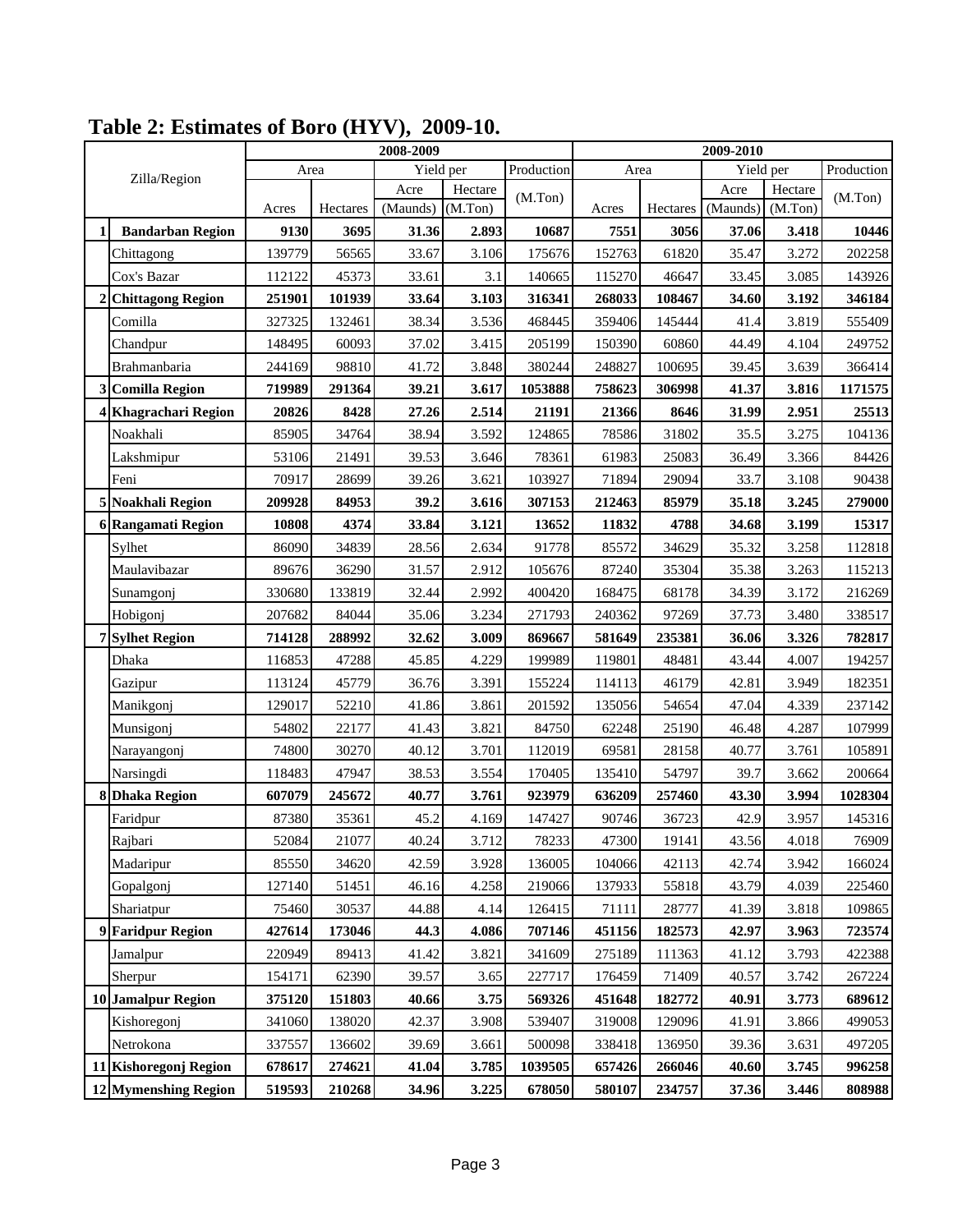|    |                          | 2008-2009 |          |           |         |            | 2009-2010 |          |           |         |            |
|----|--------------------------|-----------|----------|-----------|---------|------------|-----------|----------|-----------|---------|------------|
|    | Zilla/Region             | Area      |          | Yield per |         | Production | Area      |          | Yield per |         | Production |
|    |                          |           |          | Acre      | Hectare | (M.Ton)    |           |          | Acre      | Hectare | (M.Ton)    |
|    |                          | Acres     | Hectares | (Maunds)  | (M.Ton) |            | Acres     | Hectares | (Maunds)  | (M.Ton) |            |
|    | 13 Tangail Region        | 366928    | 148488   | 41.44     | 3.822   | 567581     | 380816    | 154108   | 42.31     | 3.903   | 601431     |
|    | <b>Barisal</b>           | 129331    | 52337    | 39.52     | 3.645   | 190786     | 128796    | 52121    | 35.45     | 3.270   | 170430     |
|    | Jhalakathi               | 21012     | 8503     | 37.84     | 3.49    | 29679      | 19444     | 7869     | 40        | 3.690   | 29032      |
|    | Perojpur                 | 35845     | 14506    | 37.46     | 3.455   | 50121      | 38370     | 15527    | 37.46     | 3.455   | 53652      |
|    | Bhola                    | 103345    | 41821    | 40.17     | 3.705   | 154960     | 106948    | 43280    | 37.03     | 3.416   | 147827     |
|    | 14 Barisal Region        | 289533    | 117168   | 39.38     | 3.632   | 425546     | 293558    | 118796   | 36.59     | 3.375   | 400941     |
|    | Jessore                  | 299499    | 121201   | 40.99     | 3.781   | 458248     | 354460    | 143442   | 42.74     | 3.942   | 565495     |
|    | Jhenaidah                | 216938    | 87790    | 36.19     | 3.338   | 293057     | 222021    | 89847    | 42.19     | 3.892   | 349648     |
|    | Magura                   | 80530     | 32589    | 40        | 3.689   | 120239     | 78866     | 31915    | 36.84     | 3.398   | 108452     |
|    | Narail                   | 51490     | 20837    | 41.7      | 3.846   | 80147      | 56620     | 22913    | 45.48     | 4.195   | 96121      |
|    | <b>15 Jessore Region</b> | 648457    | 262416   | 39.32     | 3.627   | 951691     | 711967    | 288117   | 42.13     | 3.886   | 1119716    |
|    | Khulna                   | 62256     | 25194    | 35.28     | 3.254   | 81986      | 73425     | 29713    | 37.79     | 3.486   | 103573     |
|    | Bagerhat                 | 50270     | 20343    | 36.03     | 3.323   | 67608      | 64980     | 26296    | 36.18     | 3.337   | 87756      |
|    | Satkhira                 | 133570    | 54053    | 36.7      | 3.385   | 182979     | 157387    | 63691    | 37.76     | 3.483   | 221834     |
|    | 16 Khulna Region         | 246096    | 99590    | 36.2      | 3.339   | 332573     | 295792    | 119701   | 37.42     | 3.452   | 413163     |
|    | Kushtia                  | 77844     | 31502    | 42.39     | 3.91    | 123173     | 73649     | 29804    | 42.96     | 3.963   | 118102     |
|    | Chuadanga                | 88688     | 35890    | 42.58     | 3.928   | 140961     | 97045     | 39272    | 43.73     | 4.034   | 158409     |
|    | Meherpur                 | 56880     | 23018    | 42.09     | 3.882   | 89365      | 57912     | 23436    | 45.24     | 4.173   | 97795      |
|    | 17 Kushtia Region        | 223412    | 90410    | 42.39     | 3.91    | 353499     | 228606    | 92512    | 43.86     | 4.046   | 374306     |
|    | Patuakhali               | 783       | 317      | 27.26     | 2.514   | 797        | 6241      | 2526     | 28.97     | 2.672   | 6749       |
|    | Barguna                  | 449       | 182      | 31.54     | 2.909   | 529        | 629       | 255      | 27.58     | 2.544   | 648        |
|    | 18 Patuakhali Region     | 1232      | 499      | 28.82     | 2.658   | 1326       | 6870      | 2780     | 28.84     | 2.660   | 7396       |
|    | Bogra                    | 334838    | 135502   | 41.41     | 3.82    | 517568     | 365414    | 147875   | 41.69     | 3.845   | 568649     |
|    | Joypurhat                | 103853    | 42027    | 39.51     | 3.644   | 153163     | 107074    | 43331    | 40.79     | 3.762   | 163029     |
|    | 19 Bogra Region          | 438691    | 177529   | 40.96     | 3.778   | 670731     | 472488    | 191206   | 41.49     | 3.827   | 731678     |
|    | Dinajpur                 | 338185    | 136856   | 39.11     | 3.607   | 493707     | 332667    | 134623   | 39.1      | 3.607   | 485527     |
|    | Thakurgaon               | 139354    | 56394    | 45.55     | 4.202   | 236938     | 130402    | 52771    | 44.17     | 4.074   | 215000     |
|    | Panchagar                | 64362     | 26046    | 40.72     | 3.756   | 97828      | 79996     | 32373    | 40.13     | 3.702   | 119830     |
| 20 | <b>Dinajpur Region</b>   | 541901    | 219295   | 40.96     | 3.778   | 828473     | 543065    | 219767   | 40.47     | 3.733   | 820357     |
|    | Pabna                    | 155683    | 63001    | 44.03     | 4.061   | 255869     | 160214    | 64835    | 42.62     | 3.931   | 254883     |
|    | Sirajgonj                | 279650    | 113168   | 42.65     | 3.934   | 445206     | 295950    | 119764   | 40.37     | 3.724   | 445969     |
|    | 21 Pabna Region          | 435333    | 176170   | 43.14     | 3.98    | 701075     | 456164    | 184600   | 41.16     | 3.797   | 700852     |
|    | Rajshahi                 | 169640    | 68650    | 43.15     | 3.98    | 273235     | 154087    | 62356    | 39.54     | 3.647   | 227421     |
|    | Noagaon                  | 408072    | 165138   | 43.31     | 3.995   | 659709     | 416594    | 168586   | 43.24     | 3.988   | 672397     |
|    | Natore                   | 139865    | 56600    | 45.16     | 4.166   | 235771     | 133277    | 53934    | 45.52     | 4.199   | 226456     |
|    | Nawabgonj                | 122857    | 49718    | 41.72     | 3.848   | 191325     | 119973    | 48550    | 37.27     | 3.438   | 166905     |
|    | 22 Rajshahi Region       | 840434    | 340105   | 43.35     | 3.999   | 1360040    | 823931    | 333427   | 42.05     | 3.878   | 1293179    |
|    | Rangpur                  | 199030    | 80543    | 39.08     | 3.605   | 290336     | 217527    | 88028    | 41.3      | 3.809   | 335344     |
|    | Gaibandha                | 195550    | 79135    | 40.83     | 3.766   | 298033     | 221865    | 89784    | 42.43     | 3.914   | 351390     |
|    | Kurigram                 | 153497    | 62117    | 42.7      | 3.939   | 244656     | 167420    | 67751    | 42.48     | 3.918   | 265472     |
|    | Nilphamari               | 132710    | 53705    | 40.33     | 3.72    | 199783     | 136834    | 55374    | 40.6      | 3.745   | 207371     |
|    | Lalmonirhat              | 84020     | 34001    | 41.57     | 3.834   | 130374     | 76302     | 30878    | 42.94     | 3.961   | 122300     |
|    | 23 Rangpur Region        | 764807    | 309501   | 40.74     | 3.758   | 1163182    | 819948    | 331815   | 41.88     | 3.863   | 1281877    |
|    | <b>BANGLADESH</b>        | 9341557   | 3780323  | 39.77     | 3.668   | 13866302   | 9671268   | 3913750  | 40.51     | 3.736   | 14622485   |

## **Table 2: Estimates of Boro (HYV), 2009-10 (Contd.).**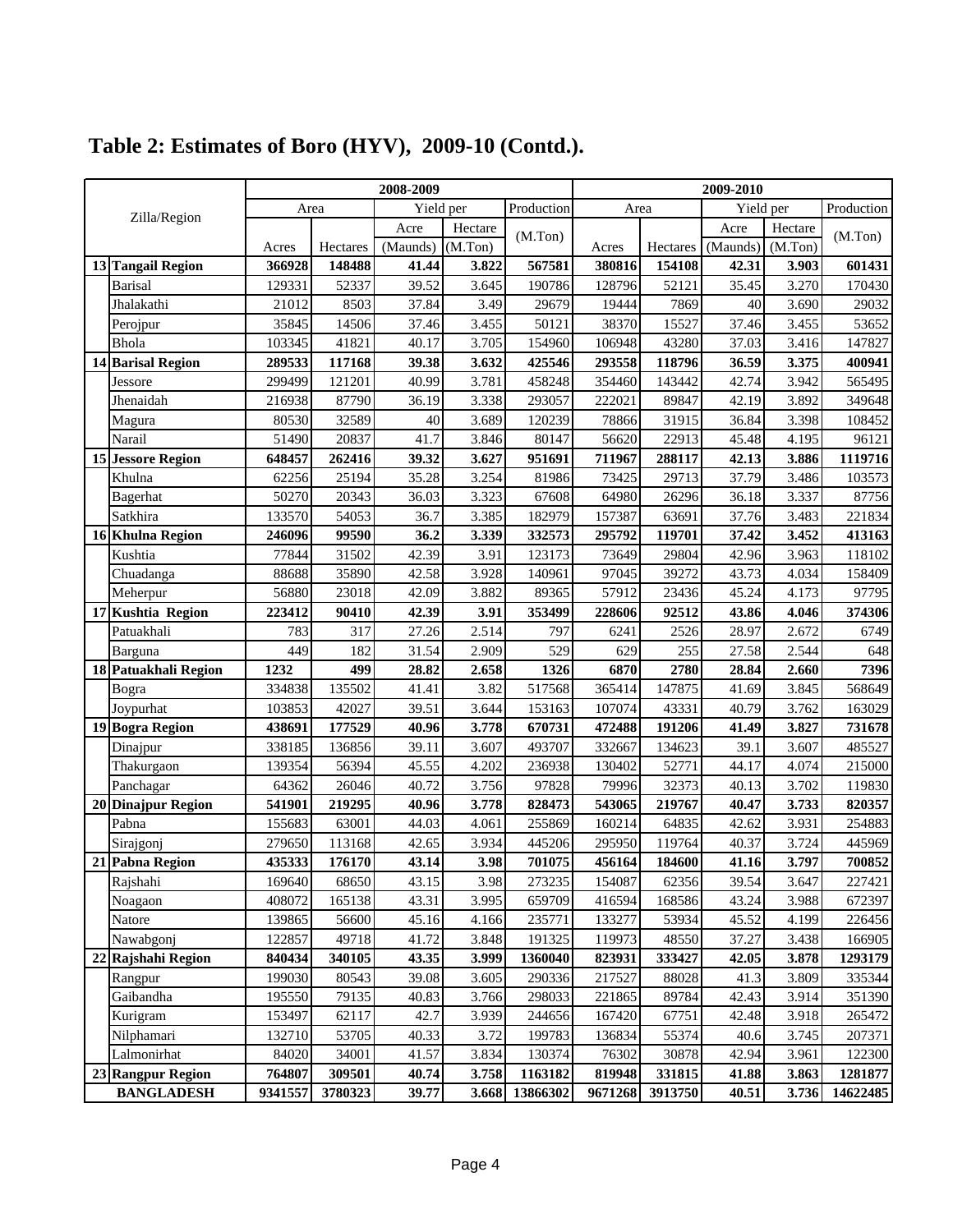|   |                           | 2008-2009 |                |                |         |            | 2009-2010 |          |           |                |            |
|---|---------------------------|-----------|----------------|----------------|---------|------------|-----------|----------|-----------|----------------|------------|
|   | Zilla/Region              | Area      |                | Yield per      |         | Production | Area      |          | Yield per |                | Production |
|   |                           |           |                | Acre           | Hectare | (M.Ton)    |           |          | Acre      | Hectare        | (M.Ton)    |
|   |                           | Acres     | Hectares       | (Maunds)       | (M.Ton) |            | Acres     | Hectares | (Maunds)  | (M.Ton)        |            |
|   | 1 Bandarban Region        | 1075      | 435            | 44.45          | 4.1     | 1784       | 260       | 105      | 43.09     | 3.975          | 418        |
|   | Chittagong                | 18652     | 7548           | 48.87          | 4.508   | 34025      | 16726     | 6769     | 50.72     | 4.678          | 31666      |
|   | Cox's Bazar               | 12777     | 5171           | 35.99          | 3.32    | 17165      | 10305     | 4170     | 42.78     | 3.946          | 16456      |
| 2 | <b>Chittagong Region</b>  | 31429     | 12719          | 43.63          | 4.025   | 51190      | 27031     | 10939    | 47.69     | 4.399          | 48122      |
|   | Comilla                   | 70376     | 28480          | 49.65          | 4.58    | 130428     | 48403     | 19588    | 47.27     | 4.360          | 85405      |
|   | Chandpur                  | 14452     | 5848           | 45.63          | 4.209   | 24615      | 11881     | 4808     | 46.28     | 4.269          | 20525      |
|   | Brahmanbaria              | 20190     | 8170           | 47.3           | 4.363   | 35647      | 19379     | 7842     | 47.64     | 4.394          | 34461      |
| 3 | <b>Comilla Region</b>     | 105018    | 42498          | 48.64          | 4.487   | 190690     | 79663     | 32238    | 47.21     | 4.355          | 140391     |
|   | 4 Khagrachari Region      | 3264      | 1321           | 41.48          | 3.826   | 5054       | 3502      | 1417     | 44.37     | 4.093          | 5800       |
|   | Noakhali                  | 47223     | 19110          | 50.61          | 4.668   | 89211      | 64227     | 25991    | 48.08     | 4.435          | 115268     |
|   | Lakshmipur                | 10722     | 4339           | 48.95          | 4.515   | 19591      | 8644      | 3498     | 53.97     | 4.978          | 17414      |
|   | Feni                      | 7284      | 2948           | 48.7           | 4.492   | 13241      | 6203      | 2510     | 51.28     | 4.730          | 11873      |
|   | 5 Noakhali Region         | 65229     | 26397          | 50.12          | 4.623   | 122043     | 79074     | 32000    | 48.97     | 4.517          | 144555     |
|   | <b>6 Rangamati Region</b> | 6209      | 2513           | 49.1           | 4.529   | 11380      | 6354      | 2571     | 51.33     | 4.735          | 12174      |
|   | Sylhet                    | 7283      | 2947           | 38.88          | 3.586   | 10570      | 7094      | 2871     | 46.17     | 4.259          | 12226      |
|   | Maulavibazar              | 7236      | 2928           | 48.16          | 4.442   | 13008      | 5539      | 2242     | 45.02     | 4.153          | 9308       |
|   | Sunamgonj                 | 33888     | 13714          | 46.37          | 4.277   | 58656      | 32890     | 13310    | 56.21     | 5.185          | 69009      |
|   | Hobigonj                  | 41861     | 16940          | 58.22          | 5.37    | 90972      | 45477     | 18404    | 67.94     | 6.267          | 115331     |
|   | <b>7</b> Sylhet Region    | 90268     | 36529          | 51.4           | 4.742   | 173206     | 91000     | 36826    | 60.61     | 5.590          | 205874     |
|   | Dhaka                     | 7676      | 3106           | 58.77          | 5.421   | 16839      | 3810      | 1542     | 56.87     | 5.246          | 8088       |
|   | Gazipur                   | 31419     | 12715          | 52.53          | 4.845   | 61607      | 29687     | 12014    | 58.65     | 5.410          | 64992      |
|   | Manikgonj                 | 4590      | 1857           | 56.51          | 5.212   | 9682       | 1736      | 703      | 58.1      | 5.359          | 3765       |
|   | Munsigonj                 | 223       | 90             | 48.86          | 4.507   | 407        | 46        | 19       | 66.39     | 6.124          | 114        |
|   | Narayangonj               | 3259      | 1319           | 48.23          | 4.449   | 5867       | 3094      | 1252     | 48.67     | 4.489          | 5621       |
|   | Narsingdi                 | 17192     | 6957           | 63.59          | 5.866   | 40808      | 10651     | 4310     | 70.4      | 6.494          | 27989      |
|   | 8 Dhaka Region            | 64359     | 26045          | 56.28          | 5.191   | 135210     | 49024     | 19839    | 60.42     | 5.573          | 110569     |
|   | Faridpur                  | 1497      | 606            | 52.63          | 4.855   | 2941       | 1053      | 426      | 60.07     | 5.541          | 2361       |
|   | Rajbari                   | 2542      | 1029           | 48.63          | 4.486   | 4614       | 819       | 331      | 48.12     | 4.439          | 1471       |
|   | Madaripur                 | 8669      | 3508           | 55.65          | 5.133   | 18008      | 3589      | 1452     | 50.38     | 4.647          | 6749       |
|   | Gopalgonj                 | 54502     | 22056          | 54.22          | 5.001   | 110306     | 53340     | 21586    | 52.4      | 4.833          | 104331     |
|   | Shariatpur                | 1945      | 787            | 56.65          | 5.225   | 4113       | 1320      | 534      | 53.86     | 4.968          | 2654       |
|   | 9 Faridpur Region         | 69155     | 27986          | 54.23          | 5.002   | 139982     | 60121     | 24330    | 52.39     | 4.832          | 117566     |
|   | Jamalpur                  | 48025     | 19435          | 50.9           | 4.695   | 91246      | 45469     | 18400    | 55.21     | 5.093          | 93704      |
|   | Sherpur                   | 33340     | 13492          | 48.87          | 4.508   | 60818      | 35321     | 14294    | 50.21     | 4.631          | 66199      |
|   | 10 Jamalpur Region        | 81365     | 32927          | 50.07          | 4.618   | 152064     | 80790     | 32694    | 53.02     | 4.891          | 159903     |
|   |                           | 76928     |                |                | 4.403   | 137058     | 67086     | 27148    | 47.87     |                | 119873     |
|   | Kishoregonj<br>Netrokona  | 79276     | 31131<br>32081 | 47.73<br>49.71 | 4.585   | 147100     | 42304     | 17120    | 50.93     | 4.416<br>4.698 | 80423      |
|   | 11 Kishoregonj Region     |           |                | 48.73          | 4.495   | 284158     |           | 44268    | 49.05     |                | 200296     |
|   |                           | 156204    | 63212          |                |         |            | 109390    |          |           | 4.525          |            |
|   | 12 Mymenshing Region      | 71920     | 29104          | 44.83          | 4.135   | 120350     | 53878     | 21803    | 47.89     | 4.417          | 96313      |

**Table 3: Estimates of Boro (HYBRID), 2009-10.**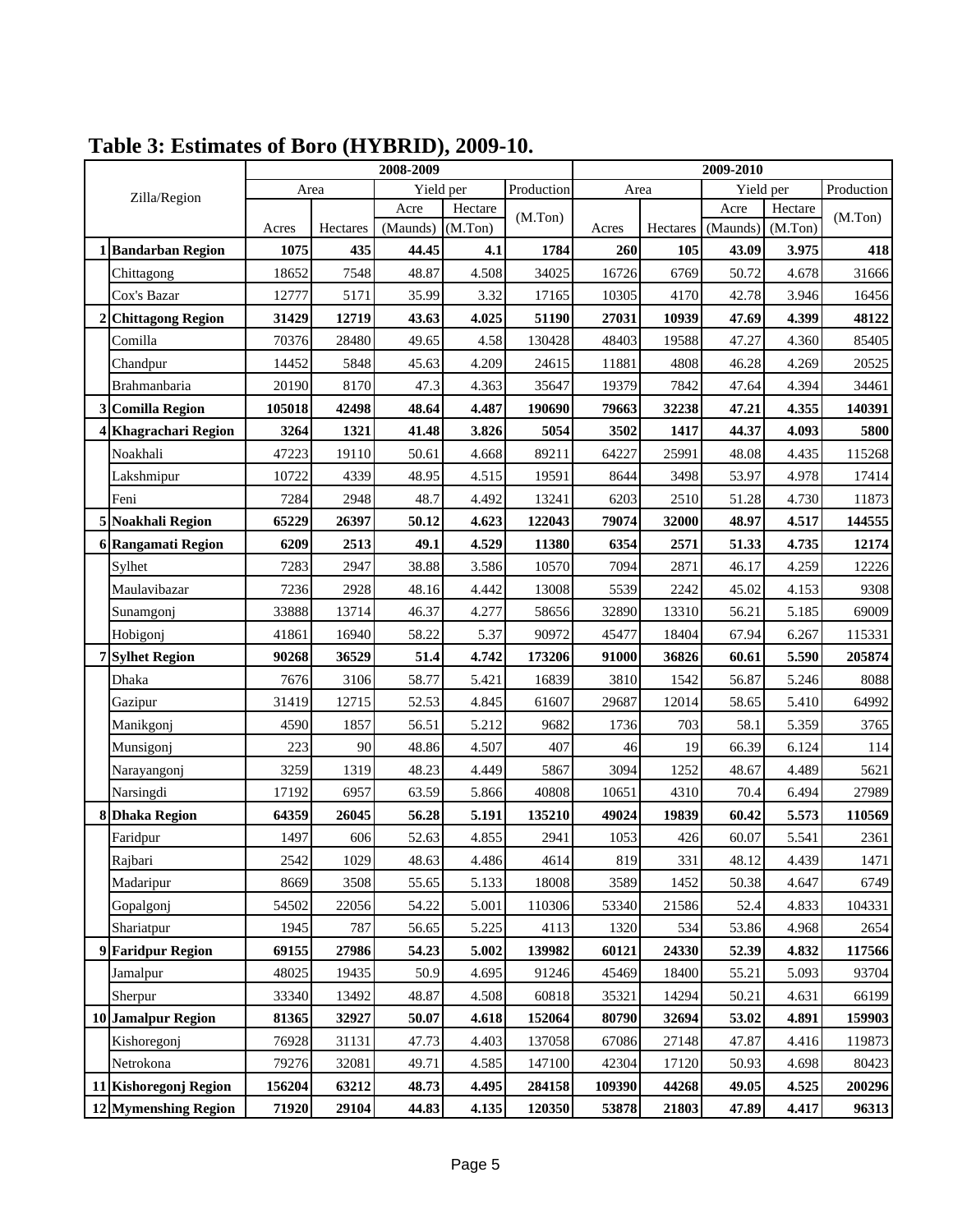|                          | 2008-2009 |          |           |         |            | 2009-2010 |              |                |           |                |
|--------------------------|-----------|----------|-----------|---------|------------|-----------|--------------|----------------|-----------|----------------|
| Zilla/Region             |           | Area     | Yield per |         | Production | Area      |              |                | Yield per | Production     |
|                          |           |          | Acre      | Hectare | (M.Ton)    |           |              | Acre           | Hectare   | (M.Ton)        |
|                          | Acres     | Hectares | (Maunds)  | (M.Ton) |            | Acres     | Hectares     | (Maunds)       | (M.Ton)   |                |
| 13 Tangail Region        | 37426     | 15145    | 48.73     | 4.495   | 68076      | 23225     | 9399         | 48.73          | 4.495     | 42245          |
| <b>Barisal</b>           | 17597     | 7121     | 54.98     | 5.071   | 36114      | 21635     | 8755         | 56.05          | 5.170     | 45265          |
| Jhalakathi               | 1180      | 478      | 41.49     | 3.827   | 1827       | 1116      | 452          | 63.55          | 5.862     | 2647           |
| Perojpur                 | 11038     | 4467     | 33.33     | 3.074   | 13733      | 7877      | 3188         | 39.13          | 3.609     | 11505          |
| <b>Bhola</b>             | 12519     | 5066     | 50.35     | 4.644   | 23529      | 11901     | 4816         | 52.96          | 4.885     | 23527          |
| 14 Barisal Region        | 42334     | 17132    | 47.59     | 4.39    | 75203      | 42529     | 17211        | 52.25          | 4.819     | 82944          |
| Jessore                  | 75780     | 30667    | 50.04     | 4.616   | 141547     | 31994     | 12947        | 51.8           | 4.778     | 61862          |
| Jhenaidah                | 8567      | 3467     | 49.57     | 4.572   | 15852      | 3208      | 1298         | 53.71          | 4.954     | 6432           |
| Magura                   | 21208     | 8582     | 52.1      | 4.806   | 41244      | 17150     | 6940         | 50.19          | 4.630     | 32130          |
| Narail                   | 37809     | 15300    | 46.14     | 4.256   | 65118      | 40670     | 16458        | 49.22          | 4.540     | 74721          |
| <b>15 Jessore Region</b> | 143364    | 58016    | 49.29     | 4.546   | 263761     | 93022     | 37644        | 50.44          | 4.653     | 175145         |
| Khulna                   | 33349     | 13496    | 44.38     | 4.094   | 55246      | 31412     | 12712        | 45.84          | 4.228     | 53749          |
| Bagerhat                 | 35737     | 14462    | 48.4      | 4.464   | 64564      | 37967     | 15364        | 50.83          | 4.689     | 72037          |
| Satkhira                 | 32687     | 13228    | 45.9      | 4.234   | 56003      | 22469     | 9093         | 49.18          | 4.536     | 41248          |
| 16 Khulna Region         | 101773    | 41185    | 46.28     | 4.269   | 175813     | 91848     | 37169        | 48.72          | 4.494     | 167034         |
| Kushtia                  | 7675      | 3106     | 53.03     | 4.891   | 15192      | 3104      | 1256         | 54.63          | 5.039     | 6330           |
| Chuadanga                | 16028     | 6486     | 44.99     | 4.15    | 26917      | 8233      | 3332         | 53.35          | 4.921     | 16395          |
| Meherpur                 | 8926      | 3612     | 54.12     | 4.992   | 18032      | 5640      | 2282         | 58.24          | 5.372     | 12261          |
| 17 Kushtia Region        | 32629     | 13204    | 49.38     | 4.555   | 60141      | 16977     | 6870         | 55.21          | 5.092     | 34986          |
| Patuakhali               | 340       | 138      | 38.58     | 3.559   | 490        | 390       | 158          | 50.89          | 4.694     | 741            |
| Barguna                  | 172       | 70       | 48.01     | 4.428   | 308        | $\Omega$  | $\mathbf{0}$ | $\overline{0}$ | 0.000     | $\overline{0}$ |
| 18 Patuakhali Region     | 512       | 207      | 41.75     | 3.851   | 798        | 390       | 158          | 45.23          | 4.694     | 741            |
| Bogra                    | 129972    | 52597    | 54.4      | 5.018   | 263922     | 96215     | 38936        | 49.45          | 4.561     | 177597         |
| Joypurhat                | 68007     | 27521    | 49.35     | 4.552   | 125276     | 68007     | 27521        | 50.22          | 4.632     | 127485         |
| 19 Bogra Region          | 197979    | 80118    | 52.67     | 4.858   | 389198     | 164222    | 66457        | 49.77          | 4.591     | 305082         |
| Dinajpur                 | 97312     | 39380    | 48.93     | 4.513   | 177733     | 102711    | 41565        | 46.92          | 4.328     | 179888         |
| Thakurgaon               | 29324     | 11867    | 42.8      | 3.948   | 46848      | 28354     | 11474        | 54.75          | 5.050     | 57946          |
| Panchagar                | 50530     | 20448    | 49.05     | 4.524   | 92516      | 34869     | 14111        | 48             | 4.428     | 62475          |
| 20 Dinajpur Region       | 177166    | 71695    | 47.95     | 4.423   | 317097     | 165934    | 67150        | 48.48          | 4.472     | 300309         |
| Pabna                    | 14049     | 5685     | 54.84     | 5.058   | 28759      | 5369      | 2173         | 51.99          | 4.796     | 10419          |
| Sirajgonj                | 48930     | 19801    | 49.1      | 4.529   | 89678      | 31317     | 12673        | 56.37          | 5.200     | 65895          |
| 21 Pabna Region          | 62979     | 25486    | 50.38     | 4.647   | 118437     | 36686     | 14846        | 55.73          | 5.140     | 76314          |
| Rajshahi                 | 25786     | 10435    | 55        | 5.073   | 52939      | 21799     | 8822         | 55.67          | 5.135     | 45299          |
| Noagaon                  | 47598     | 19262    | 55.51     | 5.12    | 98625      | 43391     | 17559        | 59.08          | 5.450     | 95690          |
| Natore                   | 32202     | 13031    | 52.17     | 4.812   | 62709      | 29922     | 12109        | 55.06          | 5.079     | 61497          |
| Nawabgonj                | 2873      | 1163     | 53.06     | 4.894   | 5690       | 901       | 365          | 48.33          | 4.458     | 1625           |
| 22 Rajshahi Region       | 108459    | 43891    | 54.33     | 5.012   | 219963     | 96013     | 38854        | 56.95          | 5.253     | 204111         |
| Rangpur                  | 105260    | 42596    | 49.22     | 4.54    | 193389     | 97277     | 39366        | 49.61          | 4.576     | 180139         |
| Gaibandha                | 80520     | 32585    | 48.53     | 4.476   | 145862     | 61790     | 25005        | 49.61          | 4.576     | 114423         |
| Kurigram                 | 64928     | 26275    | 44.32     | 4.088   | 107414     | 61608     | 24931        | 48.59          | 4.482     | 111741         |
| Nilphamari               | 55956     | 22644    | 53.17     | 4.904   | 111056     | 51107     | 20682        | 49.38          | 4.555     | 94202          |
| Lalmonirhat              | 54090     | 21889    | 45.51     | 4.198   | 91886      | 51956     | 21025        | 46.68          | 4.306     | 90530          |
| 23 Rangpur Region        | 360754    | 145989   | 48.24     | 4.45    | 649607     | 323738    | 131010       | 48.91          | 4.511     | 591035         |
| <b>BANGLADESH</b>        | 2010870   | 813755   | 49.63     | 4.578   | 3725205    | 1694671   | 685796       | 50.93          | 4.698     | 3221927        |

## **Table 3: Estimates of Boro (HYBRID), 2009-10 (Contd.).**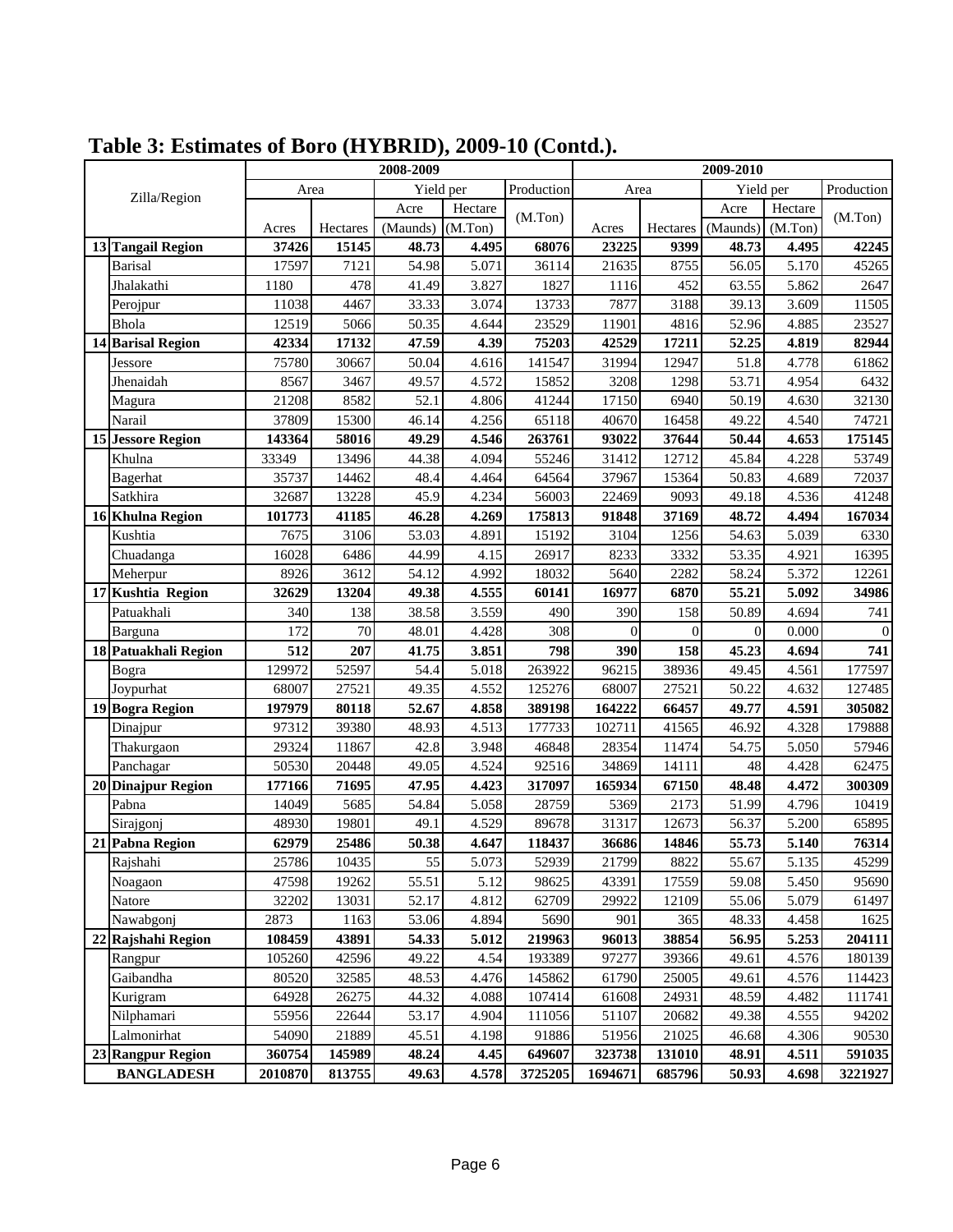|   |                          | 2008-2009 |          |           |         |            | 2009-2010 |          |           |         |            |
|---|--------------------------|-----------|----------|-----------|---------|------------|-----------|----------|-----------|---------|------------|
|   | Zilla/Region             | Area      |          | Yield per |         | Production | Area      |          | Yield per |         | Production |
|   |                          |           |          | Acre      | Hectare | (M.Ton)    |           |          | Acre      | Hectare | (M.Ton)    |
|   |                          | Acres     | Hectares | (Maunds)  | (M.Ton) |            | Acres     | Hectares | (Maunds)  | (M.Ton) |            |
|   | 1 Bandarban Region       | 10226     | 4138     | 32.75     | 3.021   | 12501      | 7811      | 3161     | 37.26     | 3.437   | 10864      |
|   | Chittagong               | 158431    | 64114    | 35.46     | 3.271   | 209701     | 169489    | 68588    | 36.97     | 3.411   | 233925     |
|   | Cox's Bazar              | 124899    | 50544    | 33.85     | 3.123   | 157830     | 125575    | 50817    | 34.22     | 3.156   | 160382     |
| 2 | <b>Chittagong Region</b> | 283330    | 114657   | 34.75     | 3.206   | 367531     | 295064    | 119406   | 35.80     | 3.302   | 394307     |
|   | Comilla                  | 397944    | 161039   | 40.33     | 3.72    | 599049     | 408013    | 165114   | 42.09     | 3.882   | 640975     |
|   | Chandpur                 | 164888    | 66727    | 37.58     | 3.466   | 231292     | 163830    | 66298    | 44.40     | 4.095   | 271523     |
|   | Brahmanbaria             | 267327    | 108181   | 41.91     | 3.866   | 418203     | 271226    | 109759   | 39.82     | 3.673   | 403113     |
|   | 3 Comilla Region         | 830159    | 335947   | 40.29     | 3.716   | 1248544    | 843069    | 341172   | 41.81     | 3.856   | 1315611    |
|   | 4 Khagrachari Region     | 24090     | 9749     | 29.19     | 2.692   | 26245      | 24868     | 10064    | 33.73     | 3.112   | 31313      |
|   | Noakhali                 | 133128    | 53874    | 43.08     | 3.974   | 214076     | 144893    | 58635    | 40.85     | 3.768   | 220945     |
|   | Lakshmipur               | 63828     | 25830    | 41.11     | 3.792   | 97952      | 70627     | 28581    | 38.63     | 3.563   | 101840     |
|   | Feni                     | 78201     | 31646    | 40.14     | 3.702   | 117168     | 78097     | 31604    | 35.10     | 3.237   | 102311     |
| 5 | <b>Noakhali Region</b>   | 275157    | 111350   | 41.79     | 3.854   | 429196     | 293617    | 118820   | 38.79     | 3.578   | 425096     |
|   | 6 Rangamati Region       | 17017     | 6886     | 39.41     | 3.635   | 25032      | 18186     | 7359     | 40.50     | 3.735   | 27491      |
|   | Sylhet                   | 171338    | 69337    | 24.35     | 2.246   | 155751     | 144976    | 58669    | 31.20     | 2.878   | 168841     |
|   | Maulavibazar             | 104705    | 42372    | 32.31     | 2.98    | 126273     | 98999     | 40063    | 35.19     | 3.246   | 130035     |
|   | Sunamgonj                | 463146    | 187425   | 30.6      | 2.823   | 529063     | 276677    | 111965   | 34.22     | 3.156   | 353393     |
|   | Hobigonj                 | 251463    | 101762   | 38.77     | 3.576   | 363905     | 317233    | 128377   | 40.87     | 3.769   | 483918     |
|   | <b>7</b> Sylhet Region   | 990652    | 400895   | 31.77     | 2.931   | 1174992    | 837885    | 339074   | 36.33     | 3.351   | 1136187    |
|   | Dhaka                    | 126002    | 50990    | 46.35     | 4.275   | 217990     | 124904    | 50546    | 45.11     | 4.022   | 203305     |
|   | Gazipur                  | 146044    | 59101    | 39.96     | 3.686   | 217819     | 144801    | 58598    | 45.88     | 4.232   | 247999     |
|   | Manikgonj                | 135248    | 54732    | 42.06     | 3.88    | 212350     | 139618    | 56500    | 46.46     | 4.286   | 242134     |
|   | Munsigonj                | 57086     | 23101    | 40.71     | 3.755   | 86756      | 64161     | 25965    | 45.80     | 4.224   | 109687     |
|   | Narayangonj              | 78650     | 31828    | 40.27     | 3.714   | 118218     | 73316     | 29669    | 40.88     | 3.771   | 111879     |
|   | Narsingdi                | 137572    | 55672    | 41.38     | 3.817   | 212482     | 146935    | 59461    | 41.80     | 3.856   | 229264     |
|   | 8 Dhaka Region           | 680602    | 275425   | 41.94     | 3.869   | 1065615    | 693735    | 280739   | 44.19     | 4.076   | 1144268    |
|   | Faridpur                 | 94108     | 38083    | 44.67     | 4.121   | 156931     | 95283     | 38559    | 42.16     | 3.889   | 149965     |
|   | Rajbari                  | 55460     | 22443    | 40.29     | 3.716   | 83410      | 48934     | 19803    | 43.21     | 3.985   | 78921      |
|   | Madaripur                | 97753     | 39558    | 43.35     | 3.999   | 158196     | 111105    | 44962    | 42.21     | 3.893   | 175041     |
|   | Gopalgonj                | 184092    | 74498    | 48.2      | 4.446   | 331198     | 192535    | 77915    | 46.00     | 4.243   | 330598     |
|   | Shariatpur               | 82236     | 33279    | 43.5      | 4.012   | 133527     | 76820     | 31087    | 40.23     | 3.711   | 115361     |
|   | 9 Faridpur Region        | 513649    | 207862   | 45.02     | 4.153   | 863262     | 524677    | 212325   | 43.40     | 4.003   | 849886     |
|   | Jamalpur                 | 273063    | 110503   | 42.74     | 3.942   | 435651     | 324229    | 131208   | 42.88     | 3.955   | 518931     |
|   | Sherpur                  | 189408    | 76649    | 40.96     | 3.778   | 289593     | 212656    | 86057    | 42.09     | 3.882   | 334072     |
|   | 10 Jamalpur Region       | 462471    | 187152   | 42.01     | 3.875   | 725244     | 536885    | 217266   | 42.56     | 3.926   | 853003     |
|   | Kishoregonj              | 422098    | 170814   | 43.14     | 3.979   | 679655     | 388959    | 157403   | 42.80     | 3.948   | 621424     |
|   | Netrokona                | 422466    | 170963   | 41.32     | 3.812   | 651599     | 384419    | 155566   | 40.44     | 3.730   | 580298     |
|   | 11 Kishoregonj Region    | 844564    | 341777   | 42.23     | 3.895   | 1331254    | 773378    | 312969   | 41.63     | 3.840   | 1201722    |
|   | 12 Mymenshing Region     | 595874    | 241137   | 36.02     | 3.323   | 801190     | 637360    | 257926   | 38.17     | 3.521   | 908157     |

## **Table 4: Estimates of Boro (TOTAL= LOCAL+HYV+HYBRID), 2009-10.**